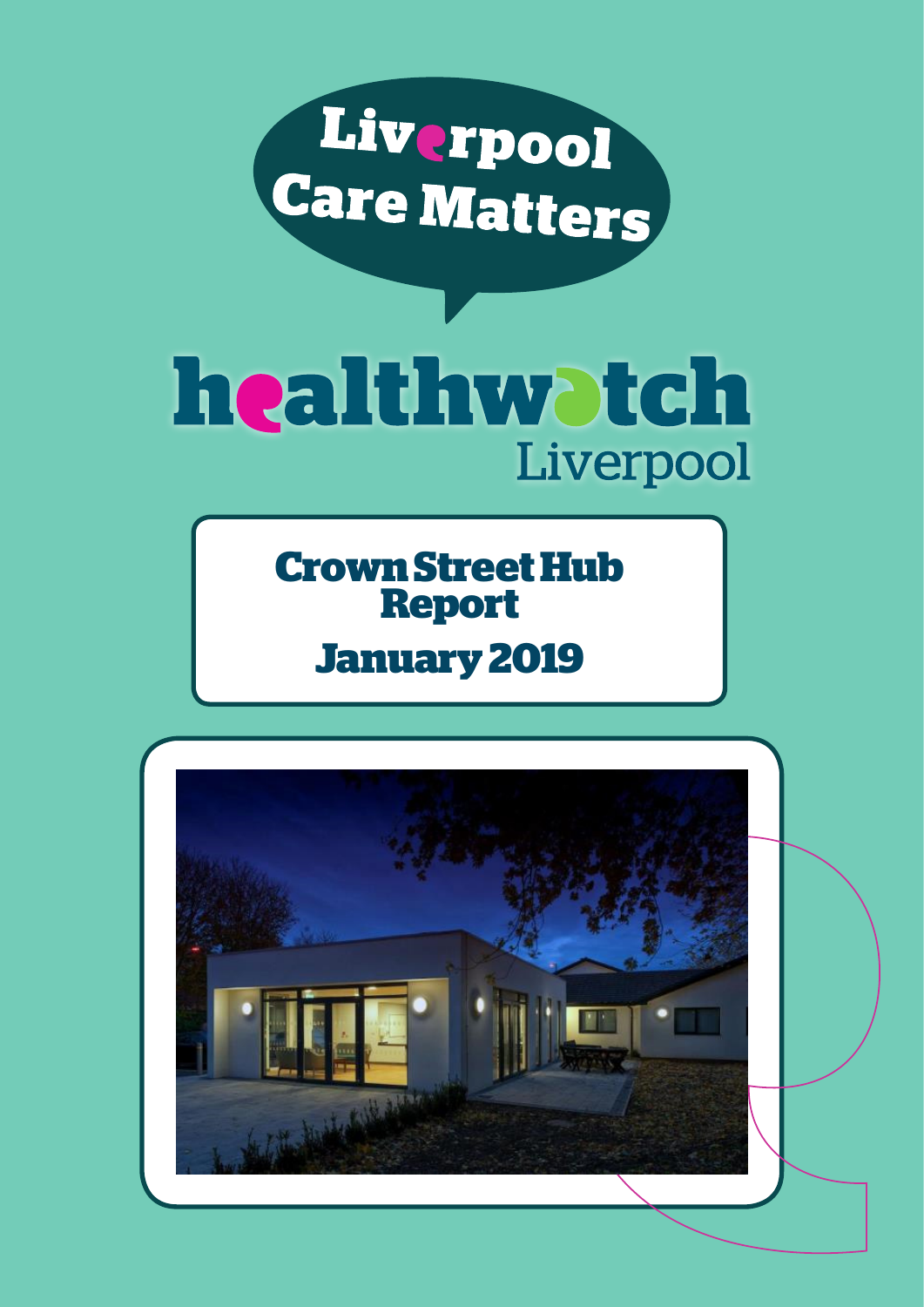# **Table of Contents**

| <b>Appendix A - Questions used in 1-1 interviews and focus group15</b> |
|------------------------------------------------------------------------|
| <b>Appendix B - Survey for service users at Crown Street 16</b>        |
| <b>Appendix B - Survey for service users at Parthenon17</b>            |
|                                                                        |

# **Introduction**

As part of our Liverpool Care Matters project we were asked by Liverpool City Council (who commission social care and support services in Liverpool ) to gather the experiences of people using Crown Street Hub and explore its role in their life and wellbeing.

In June 2018, we began visiting Crown Street Hub to speak to people accessing the services there. We wanted to get a better idea about what it feels like to use Crown Street and what part it plays in the lives and wellbeing of those service users. We were also interested in hearing about other activities or services that people access to help keep them well.

We would like to thank all of those who helped with this project. In particular we'd like to thank the service users who took the time to share their experiences with us.

### **Outline of Crown Street and Parthenon services**

Crown Street Hub is a Mental Health Resource Centre run by Liverpool Social Services for people living within the Liverpool City area.

Crown Street Hub provides short term services to enable people to move forward with their mental health recovery. They work in partnership with people's care coordinator (Social worker / Psychiatrist/psychiatric nurse/ doctor).

There are currently two aspects to support provided by Crown Street Hub. Those programmes based within the Hub itself, and support based in the community (often referred to as Community Support Team or CST) where the service user can be supported directly from their home environment or from prearranged meeting points within the city.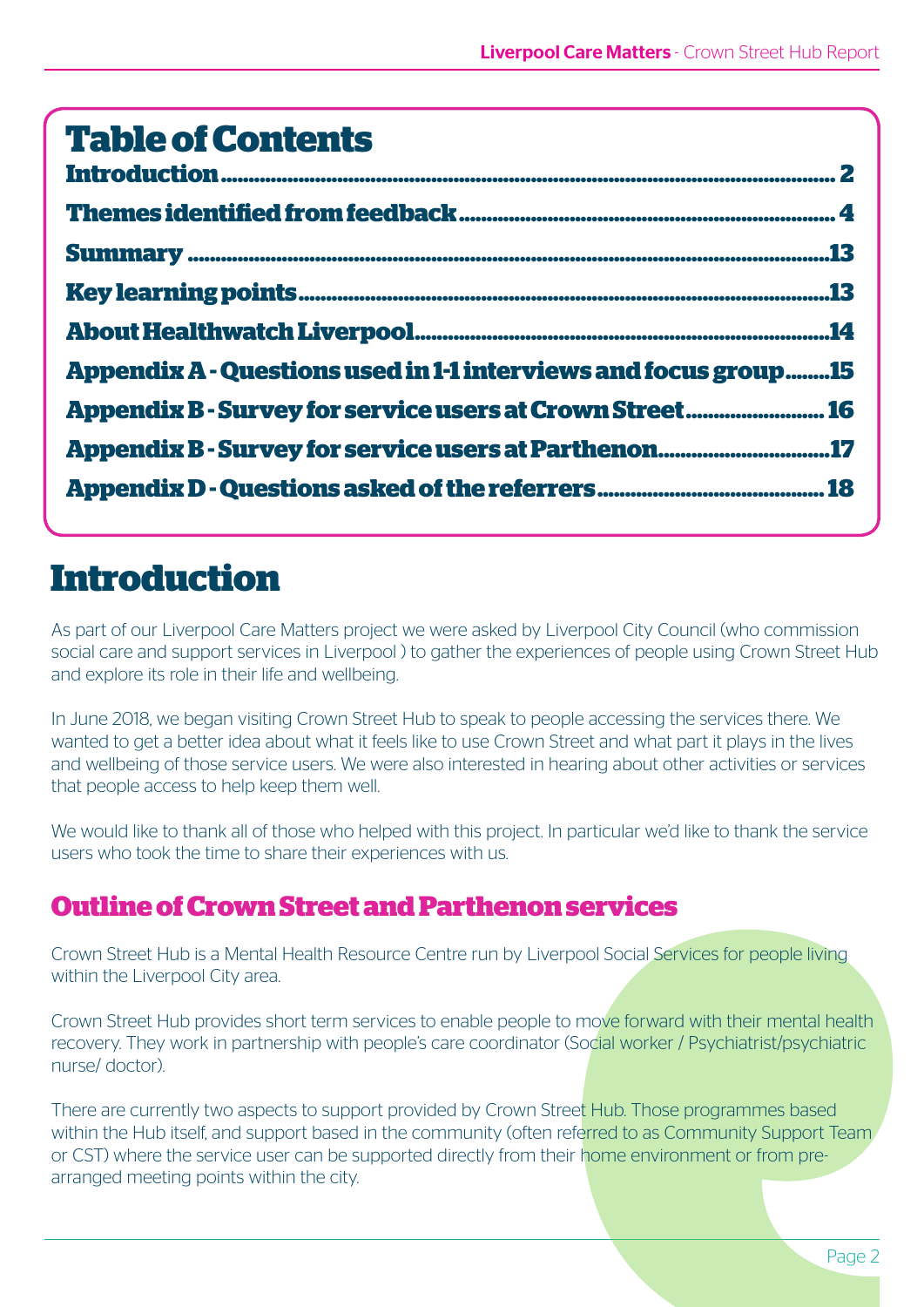Individual service users can access:

- At the hub, people will be able to access specific programmes and interventions in order to enhance their recovery, independence and wellbeing.
- They have the opportunity to meet other people who have lived experience and socalise with them in a 'Safe Space'.
- They have one to one support from a Community Support Worker (Key Worker).
- There are programmes of various activities (therapeutic, creative and skills building)

Since Crown Street first opened much has changed in mental health support services. Then, much provision in Liverpool and around the country was as day centres, where people typically attended for multiple days during the week, often for long periods of time. Over time, the focus around mental health support has moved to one of "recovery" and "inclusion", with more of an emphasis on helping people develop or regain independence skills and improve their quality of life. More importance also began to be placed on the value Recovery - In mental health, recovery does not always refer to the process of complete recovery from a mental health problem in the way that we may recover from a physical health problem. For many people, the concept of recovery is about staying in control of their life despite experiencing a mental health problem. Putting recovery into action means focusing care on supporting recovery and building the resilience of people with mental health problems, not just on treating or managing their symptoms.

of mutual or peer support and building on people's strengths and capacities.

Liverpool's mental health provision went through similar changes as elsewhere in the country, and the amount of day provision provided by the council was reduced. Now, more people with mental health issues are supported by voluntary sector services than by services provided in-house by the council of which only Crown Street and the smaller Parthenon Drive service remain.

Crown Street reopened in July 2016 as a mental health hub following a £1.2 million pound refurbishment with a café, an outdoor growing space and a range of attractive meeting spaces and activity rooms.

### **How we collected the data**

We conducted one-to-one semi-structured interviews (9 at Crown Street Hub and 5 at Parthenon), one focus group of about 15 people at Crown Street Hub, and delivered surveys to both Crown Street Hub and Parthenon service users. We received 24 surveys back from Crown Street Hub (14 long-term and 7 shortterm self-identified users, others were unsure if they were long-term or short-term) and 8 from service users at Parthenon. One of the service users in the focus group self-identified as a short-term service user but said that they had been a service user since 05/01/18. Another said they had been a service user for a year and identified as a long-term service user.

Questions that were asked in the one-to-one interviews and at the focus group can be found in Appendix A and those asked in the surveys for Crown Street and Parthenon service users can be found in Appendix B and C respectively.

Additionally, we reached out to referrers to both sites, however only two gave us feedback, one via email and another via phone. The questions that referrers were asked can be seen in Appendix D.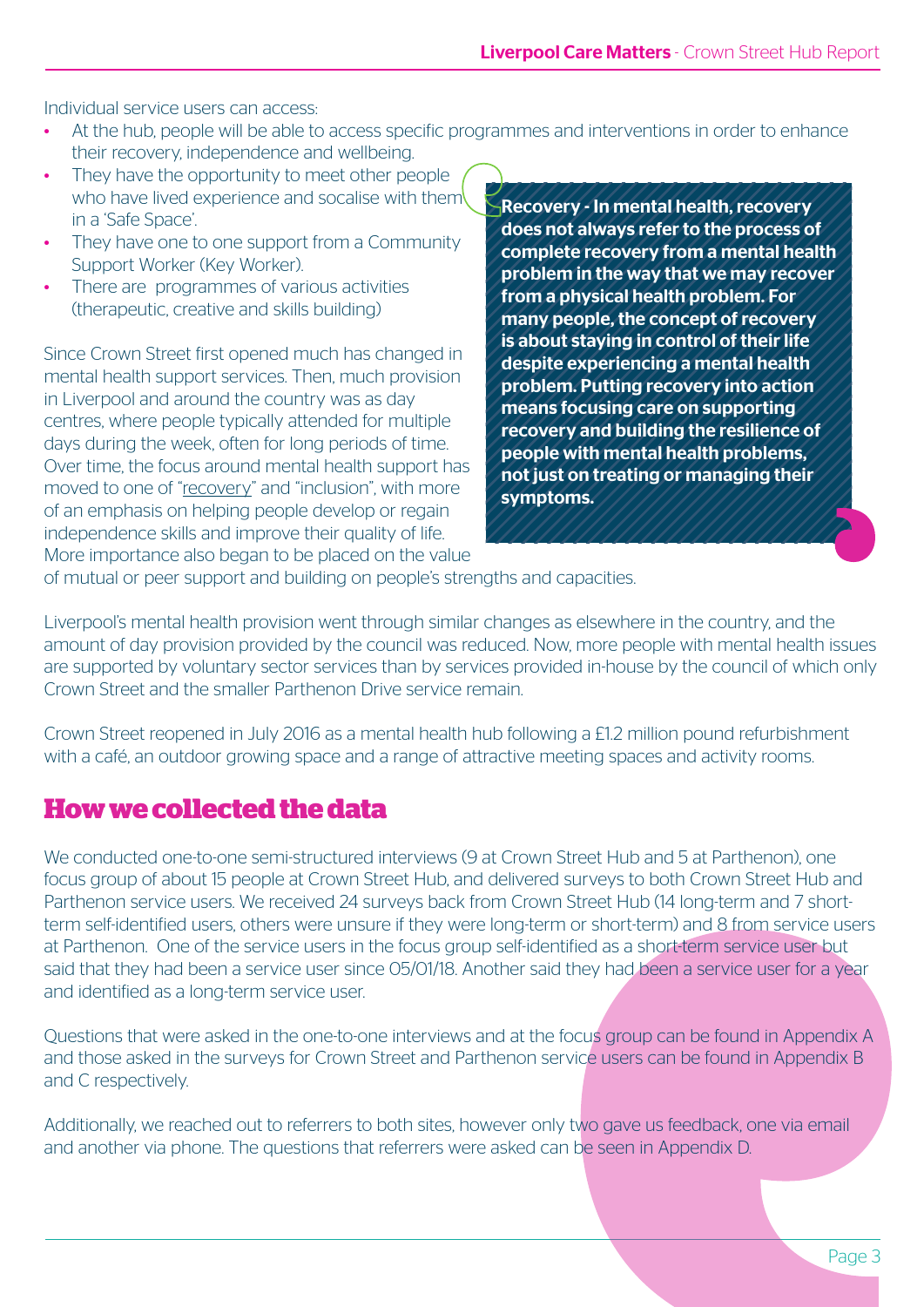### **Themes identified from feedback**

### **The service users' safe place**

The word 'safe' was brought up often when describing how Crown Street Hub and Parthenon made the service users (both long-term and short-term) feel. Many talked about how isolating their mental illness was and how it had affected their independence in their personal lives, further showing how important being able to come to Crown Street was to them:

*"It's quite isolating, I can't go on buses anymore, my mum and dad have to do shopping for me now because I can't handle the shops, this was my safe place"*

*"It got to a point where my brother had to make me go out and get the milk because I was too afraid to leave the house."* 

#### **The building and grounds of Crown Street**

As Crown Street and Parthenon are on two different sites, service users' experience of the facilities, activities and numbers of people were distinctly different. For example, some service users at Parthenon felt that the facilities were not as nice as previous services they had used:

*"It's worse than Unicorn, the service I used to go to before but it closed. Unicorn was great, it was very big, there were a lot of seats, you could watch TV, play pool. There was a kitchen area, they did courses on computers. There were a lot more activities at Unicorn. There were more people there too."* 

Whereas people commented on and were more positive about the physical atmosphere, facilities and grounds of Crown Street:

*"The ambience here - the other places I've been to aren't as nice as here. It's a nice place to sit and have a meal."* 

*"The whole ethos was so incredible when I came here, the grounds are very open and the people here are skilled at what they do"*

*"I was quite happy at South Drive but it got shut down and we moved here. One good thing here that is different is that it has its own grounds and its own garden and it is spread out and spacious and South Drive was just a house"*

However, both service users from Crown Street as well as Parthenon felt that coming to a non-public building meant they did not have to fear judgment from the general public if they were having a bad day with their mental health. One of the referrers who spoke to us echoed this:

*"Crown Street provides us with an opportunity to refer our patients to a warm and welcoming environment to slowly build up their confidence outside of their comfort zone. The staff and volunteers there create an atmosphere of kindness, community and acceptance which are not found in more public venues, which makes the experience far less intimidating for the people we refer."*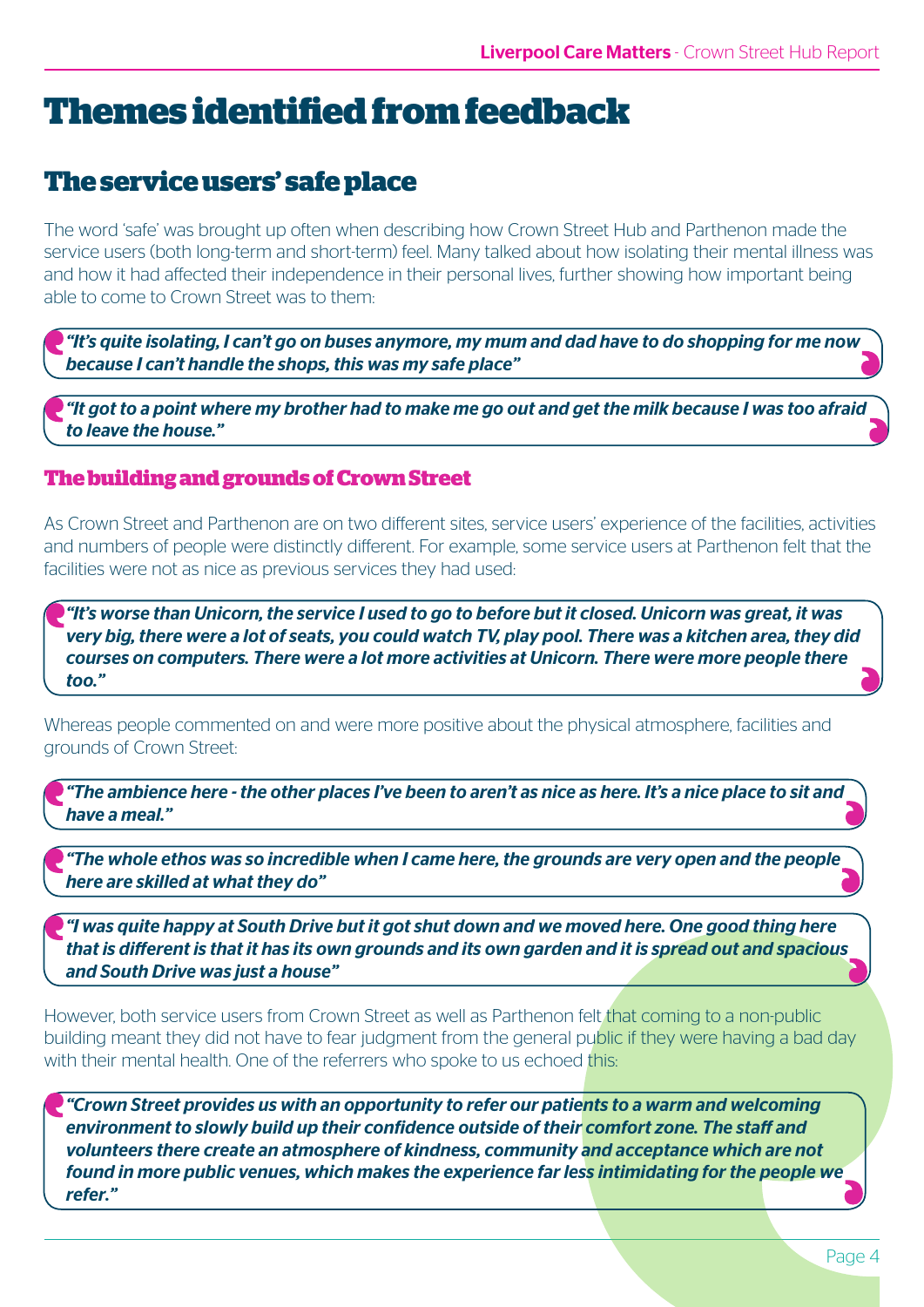#### **Building friendships and trusting relationships**

People also attributed this safe feeling to being in an environment where they felt understood and accepted, and did not have to worry about being judged by either staff or other service users. It was apparent that being around 'like-minded people' going through similar struggles to them, and feeling part of a group, greatly added to their feelings of security and trust:

*"I have been able to build friendships with like-minded people who know what it is like."* 

*"They really helped me here and absolutely changed my life. I know so many people that feel the same, when I talk to my friends they say the same thing here. There is contentment in seeing the same people every day of the week, or nearly every day and being part of a group that knows you and you feel safe and secure."* 

*"It's a place where I am accepted even though I have a mental health disorder, that I am accepted is probably the thing I value the most. Most of my friends are from Crown Street, we understand each other."*

*"It is good for me because I can interact with people here because they are on the same wavelength"*

#### **Improving mood, maintaining mental health and building confidence**

Many said that although they felt their mental illnesses can't be cured, coming to Crown Street had been instrumental in improving and maintaining their mental health:

*"I take medication three times a day and coming here has helped with my psychosis, I don't have as many voices , I just need to keep taking my meds as it can't be cured but it can be helped."* 

*"It keeps you occupied and helps you take your mind off things. I get depressed so this helps me focus on something else, like I come in for the discussion groups."*

The service provided them with structure, stability and routine in their day or week, which they felt they were otherwise unable to create for themselves (due to numerous reasons such as the nature of their mental illness). It was also seen as an opportunity for service users to live a fuller life and not be defined or restricted by their condition.

Service users reported that attending Crown Street gives them a sense of purpose and motivates them to get out of the house due to the variety of activities on offer and the relationships they have there. This also gives service users a break from being at home and left alone with their thoughts, which many people we spoke to said negatively affects their mood and increases feelings of isolation.

*"It's the structure, getting out of the house, it reduces isolation. When you feel low by yourself at home, you think no-one feels as shit as you. It really helps to come here."* 

*"It gets me out of the house, it breaks my time down."*

*"Coming here changes the scenery for me, during the weekend I can't wait for Monday to come."*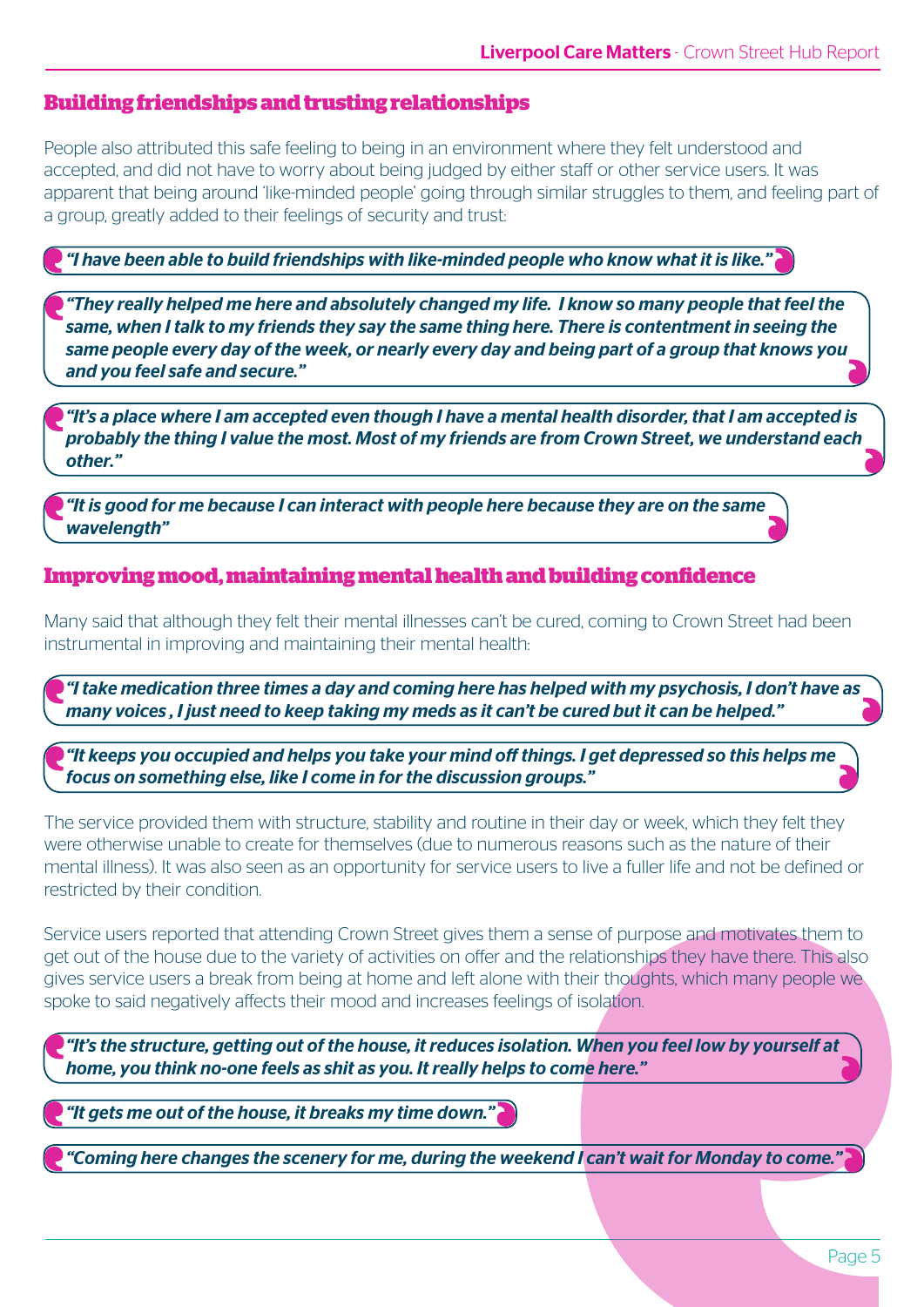*"I don't want to end up walking round town like a zombie again. I come here to get out of the house…I don't want to just be walking around town again with nowhere to go. When I come here, I'm getting out of the house."*

*"It gets me out of the house to do something worthwhile."*

*"It is just such a friendly place and it helps the day pass and I feel I have achieved something at the end of each day when I go home and think about the day, rather than just staying at home."* 

*"Life wasn't as full back then as it is now, I am doing better things now than I was back then."*

*"It gives structure to my day and otherwise I just stay in the house unless I have to go to the shops."* 

*"If I didn't come here I would be stuck in my room listening out for noises and looking out of my window."* 

*"At the weekends I look forward to Monday and meeting people and the music and getting out the house. Otherwise I would just be staring at the walls."*

Almost all service users talked about how approachable and friendly the staff were, and described their key workers as fantastic and helpful. As some service users had been accessing Crown Street for a long time, strong relationships had been built between fellow service users and staff. A few talked about how they felt the staff knew them well enough to see when their mental health was starting to decline and were able to intervene before it got worse:

*"People have relapses time after time, here it's pre-empted. It's the bond between us, that understanding of each other that we share, everyone recognises it."*

*"In the last XXX years I have only had one admission to hospital, I think it is because lots of the time the staff can see my symptoms coming up and intervene. It's played a massive part in me not having a break down and given me better perspective of myself and my illness."* 

 *"It has provided me with the confidence to be more myself and give me the platform to help cope with my issues. And when I'm feeling low, stressed, the staff are quick to spot when you are feeling low and are there to help."* 

*"If I didn't go to Parthenon I would end up back in hospital and I like the staff, and the service users that go don't question me about my problems and illness."*

Another thing that was greatly appreciated was the security in knowing that even if their key-worker was unavailable that they would be able to talk to another member of staff, especially in a time of crisis:

*"Just having staff here when you really need to talk, even if your key worker isn't here someone will jump in and will look after you. You can also ring them up." (Service users from Crown Street)*

This sense of familiarity and reliability of staff seems to have reinforced and further contributed to the sense of security attached to the service and buildings, especially for those whose mental health issues make change difficult to adjust to:

*"I did try going to the Life Rooms but I didn't feel comfortable, it was a different setting and a different part of the city for me which is an issue for me"*

Page 6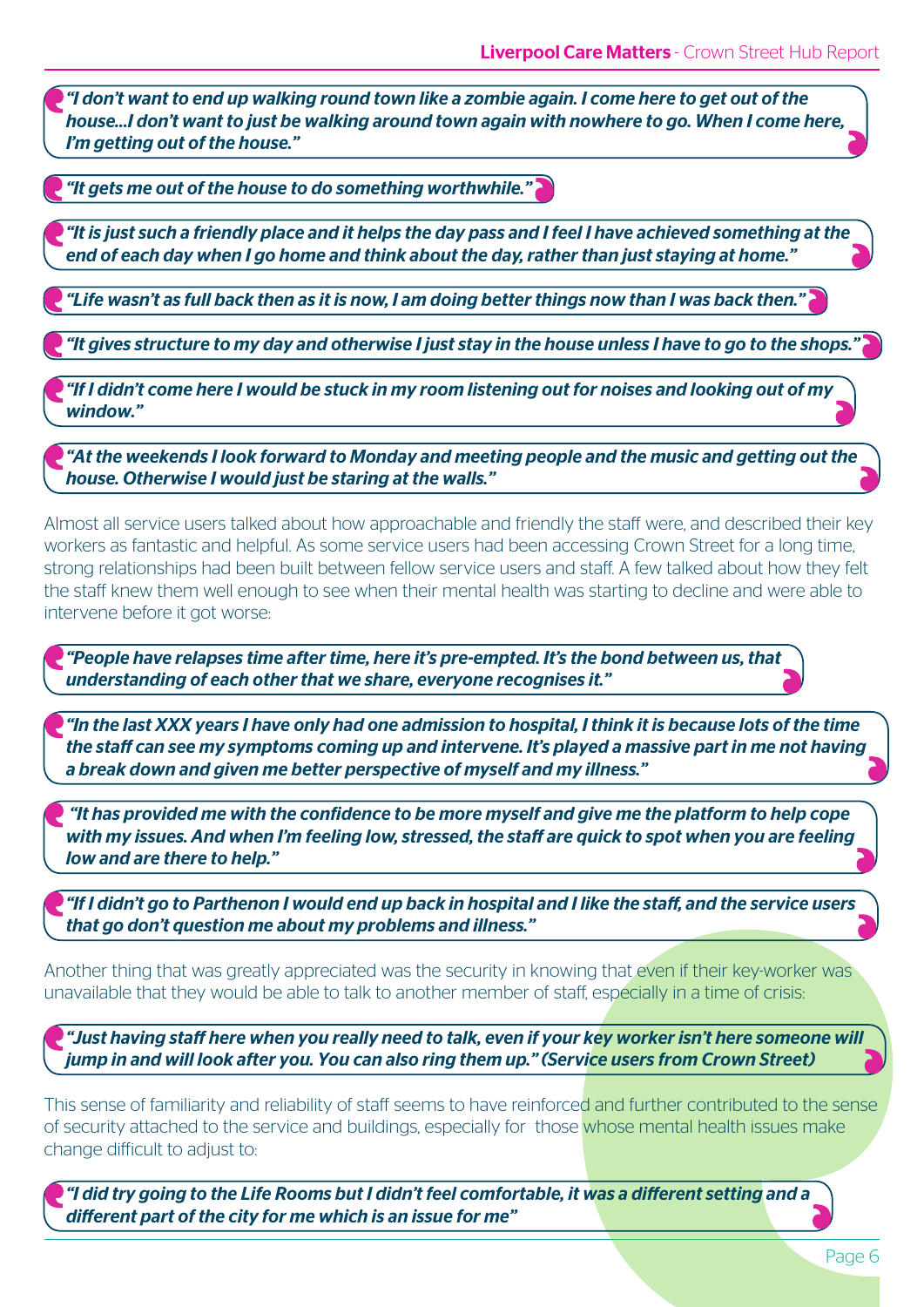Many talked about how the service had helped them improve their social skills and had given them the opportunity to also learn additional skills which had improved their confidence. Again, this was seen as instrumental to coping with their mental illnesses:

*"I take my medications and then I come here all day, I come to the discussion sessions, the music and so on so I am getting better rather than getting worse. I just finished a computer course with the laptops (like tablets) but the man left now, it was only 6 weeks. The activities are marvellous."* 

*"Things I have learnt here have helped me not only with my mental health but with my quality of life. I have learned so much here, it has given me the confidence to go to a museum or a walking group or just ramble in the countryside. The engagement is great."*

*"I never started conversations I just used to sit in the corner, but now if I see someone is not ok I can go up to them and ask if they are alright, everyone helps everyone here."*

*"It makes life more interesting. I'm learning new skills. Things have improved over time, I've learned to action things- voice my opinion, write songs. I always need Crown Street, they are there for my troubles."* 

*"Just being able to meet and mix with people, I am actually even acting now. The first 3 weeks I didn't talk to anyone and just sat in the corner that is how shy I was. And then it just took one person asking me to play pool and I couldn't ignore them and it all snowballed from there. I actually have staff that remember me from then saying XXX I miss when you didn't talk because you never shut up now!"*

For some, accessing the service had built their confidence so much so that they were able to do things they did not think they were capable of. For example, one service user talked about how they now run a group that they used to attend:

*"I used to go to \*\*\* (a voluntary sector community service) and they run a creative writing course. And now I even run a group for creative writing and poem writing! And they really seemed to enjoy it and I enjoyed it, it felt really good to do that. I couldn't believe I ran a course."*

#### **Protection from isolation**

Although both the referrers we spoke to were of the opinion that the service promoted and enabled service users to re-integrate back into the wider community:

*"This also serves to provide a stepping stone for our patients to integrate from the \*\*\* (referrer's service), to Crown Street with a view to finding the confidence to re-integrate back into the community in general."*

It was apparent from the feedback from the service users that for many, this was not the case. Although many expressed that the service had helped them connect and interact with people, for most this seemed restricted to other service users and staff at Crown Street or Parthenon.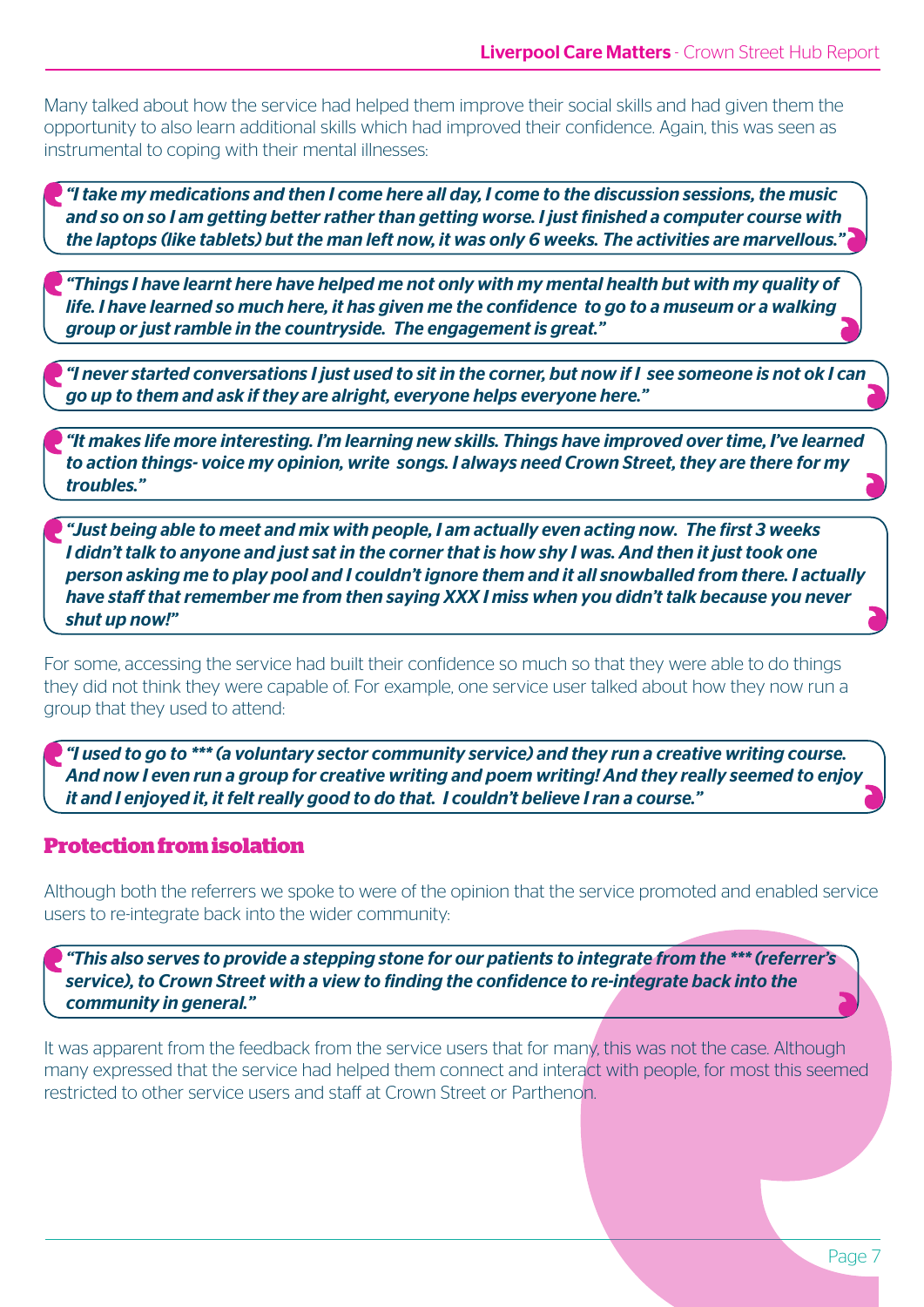There were some that described that learning how to interact with people at Crown Street had helped them with their personal relationships:

#### *"Coming here has also helped with my relationship with my dad and I am able to talk to him now and about other things."*

However, there were very few, if any, that spoke about having developed new friendships outside of the service. Nevertheless, the crucial role that the service plays in protecting these service users from social isolation was evident:

*"When I don't come here I'm isolated at home."* 

*"I wanted to say that Crown Street is a very important part of my life and other people's lives that come here. It is a special place, it is really important that we have this service because otherwise we would be left on our own."* 

 *"I am able to talk to people, I have friends, I was lonely and stuck in the house 24/7 and never went out. I have developed friendships here."* 

*"I like to come in because then I see people, otherwise I don't see people. And we go to the pub together sometimes. We go out for a meal about 3 times a week otherwise I am in my apartment and I just have a microwave meal."*

*"I don't really have outside friends"*

*"I only have connections with my family so this is the only outside interactions and routine I get. So it is so good for my social isolation"*

*"I have got family but not really friends outside of Crown Street…"*

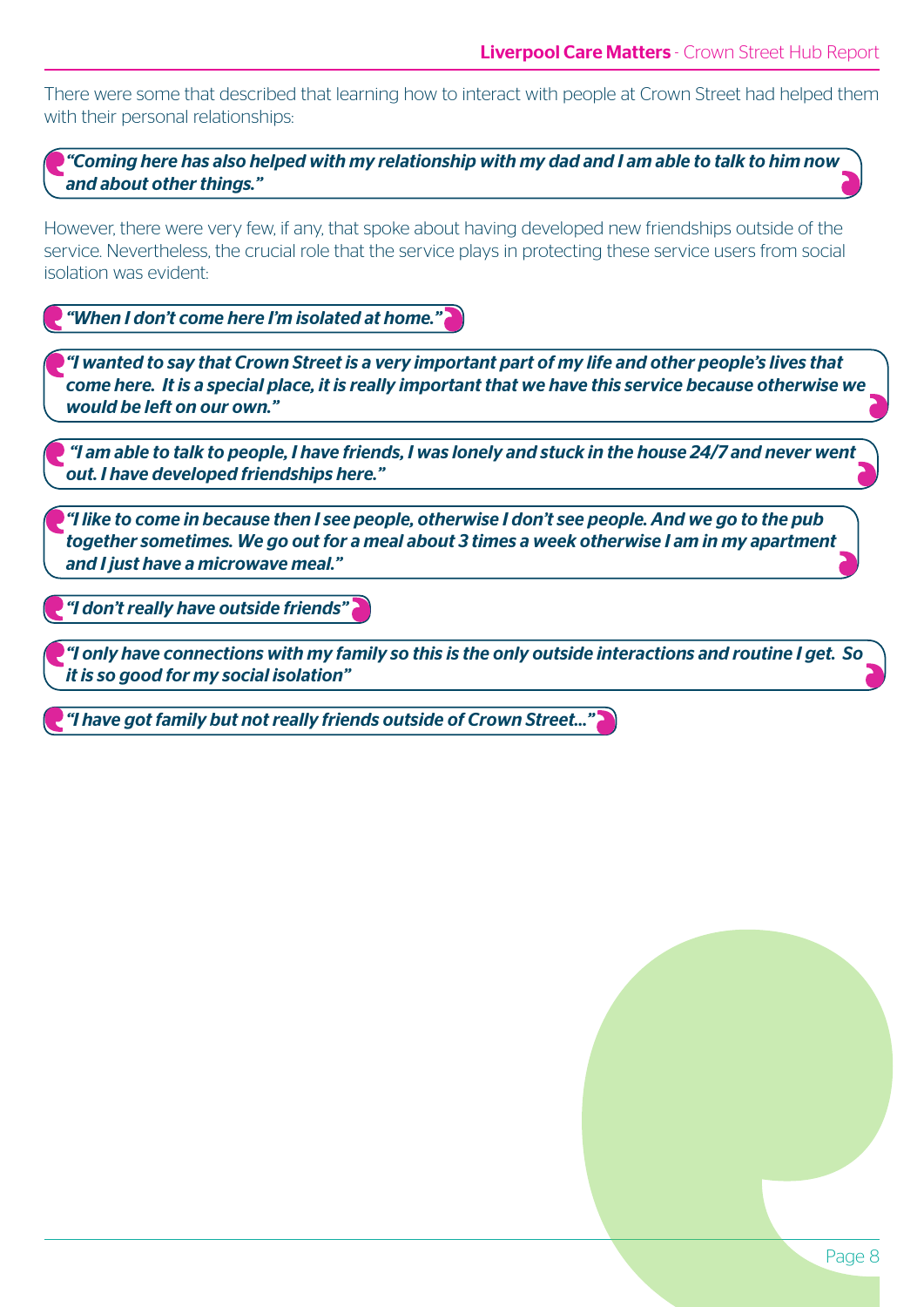### **What keeps you coming to Crown Street rather than other services?**

We asked service users at Crown Street and Parthenon what keeps them coming to these services rather than any others. As mentioned, many service users talked about the positive relationships they have developed with staff and other service users which have given them a sense of safety, comfort and in some cases being part of a family, which they haven't found elsewhere. The above themes have illustrated the different aspects of the service that has contributed to this and how they are all connected.

There were additional issues discussed that the service users felt were barriers to them accessing other services the way they do Crown Street and Parthenon.

#### **Familiarity and Location**

As previously discussed, people valued the familiarity of Crown Street: knowing the location, the staff and other service users provides a sense of comfort and stability, that people particularly value during times of worsened mental health. Many expressed that they did not feel as comfortable when they had accessed another service. For some, the unfamiliarity of other services was a major barrier to accessing them.

#### *"I find meeting new people very nerve-racking"*

Others that had accessed different services while at Crown Street described them as being not as welcoming, uncomfortable and that other service users were 'cliquey'. Although some did reflect that these feelings could again be linked to their mental health issues (e.g paranoia, anxious being in new settings), it is understandable why they were hesitant to access services outside of Crown Street.

 *"I did try going to the Life Rooms but I didn't feel comfortable, it was a different setting and a different part of the city for me which is an issue for me, I told my key worker."*

*"I have not tried other services because of my XXX (condition) I stick to the same activities and routine, I don't like new places or to try new things."*

**The (Life Rooms course) I managed to get on was the Anxiety Management. It was ok but it was ل** *all new people, I didn't know anyone, so I found that nerve wracking. I know the people and the staff here so you know when they are joking or not, whereas with the people there I didn't know, so it was different experience."*

*"I am familiar with the staff, service users and the Crown Hub. I feel comfortable at the Crown Hub. My friends attend the Crown Hub. It is not too far to travel to"*

In addition, the location of the services is also important. Crown Street and Parthenon are local and easy to get to for many service users, whereas other services may be further away and more difficult or expensive to travel to. However, some mentioned that they prefer to travel outside of their local area as they would prefer more anonymity in accessing the service.

*"I used to go to Unicorn. I don't use other services. I don't want to go where I live because I don't want people knowing my business. I come here because everyone has got something wrong with them like me"*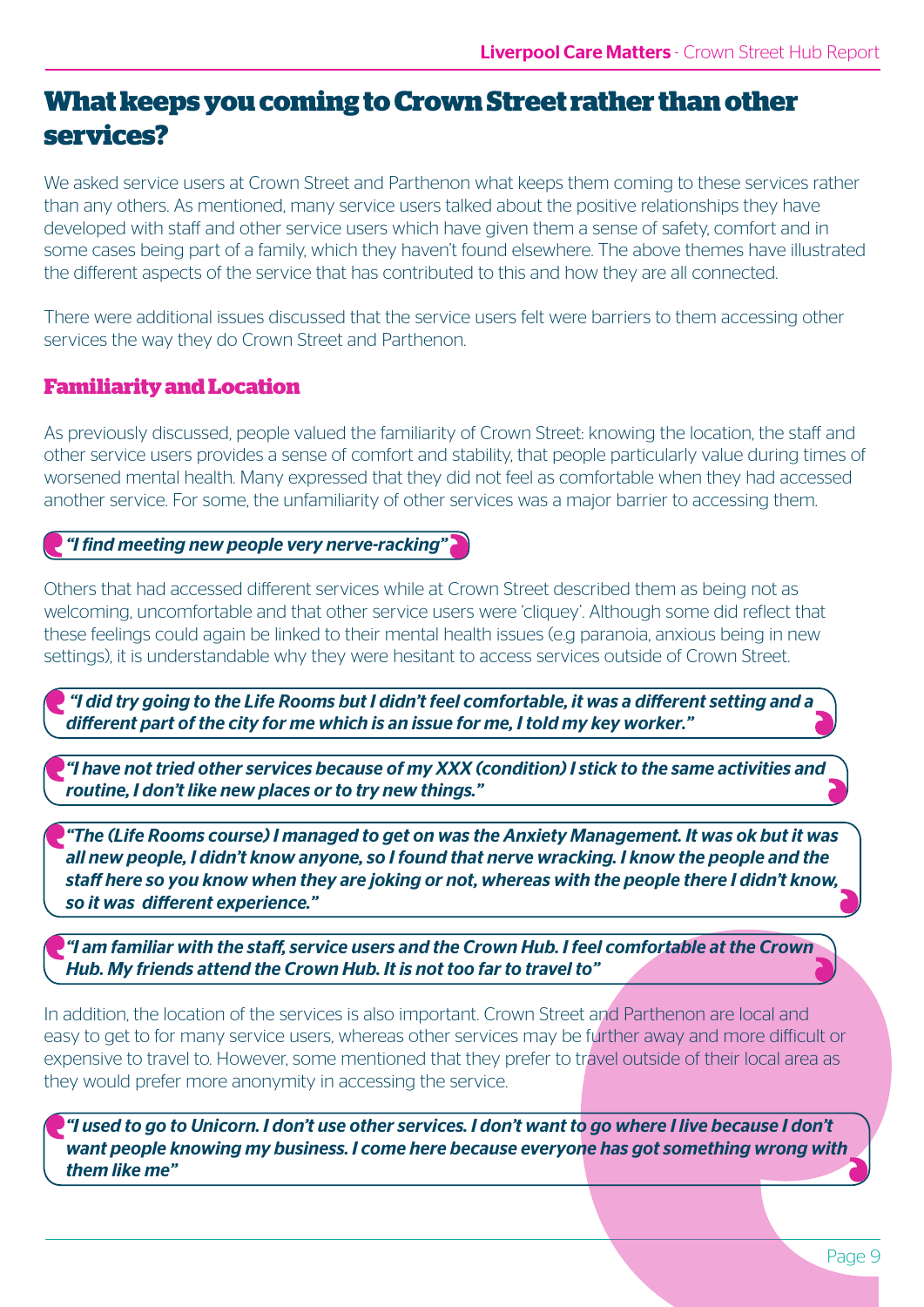#### **Lack of availability of alternative options**

A number of services users said they were unaware of any alternative service options and assumed their key worker would encourage them to use them if there were:

#### *"Not that I know of, I haven't been told but if I think there was then my key worker would tell me and help me apply."*

Even though there are other services that have availability around Liverpool that offer similar activities, these are operated differently. For example, The Umbrella centre run by PSS offers psychoeducational and therapeutic activities for people experiencing anxiety and depression, however service users can only access the service within the activity times. This prevents service users from being able to use these services as a safe environment to socialise and use as a day centre as the Crown Street and Parthenon service users seem to do at present.

*"It's also local here, and it is a chilled out group even if nothing is on you can just spend time with people. Or even if it is not a hard course like art it is just something that can occupy your mind."* 

*"Some days I might not feel up to activities but I will come in even if it's just for half a day, just so I know I have gotten out the house" "Crown Street also offer a lot of familiarity and stability, I trust them, even if a group is not running and I come in they will make sure I am occupied. I feel safe. Some days I really don't feel up to it but I force myself to come just to get out the house and if I go into the sessions and if feel I can't cope or focus, I also suffer from migraines and epilepsy, then I come out and just have a drink or socialise, I know someone will come make sure I am ok."* 

In addition to this, service users have key-workers at Crown Street that not all (if any to our knowledge) other services offer. The uniqueness in how Crown Street operates seems to add to the perception that there is no direct equivalent to this service. This would also explain why service users (especially long-term) feel so dependant and reliant on this service, and are reluctant to access other services instead of Crown Street.

Due to the nature of mental illness (individuals can go through periods of being well and then unwell), long-term service users saw the service as a 'safety-net' which they did not want to lose as they did not feel empowered enough to be totally independent.

*"I want to keep coming as long as I need it, but I know I need to make improvements on my own. Things would be terrible if I didn't have the centre."* 

We were told by some service users that they sometimes felt pressure to become more independent from the service before they felt ready to and had worries about the impact this would have on them:

*"I worked in mental health before, I worked with three patients who committed suicide and it was because they were getting pushed and pushed to be more independent. And they trust the professionals, they will just go along with it. But that isolation and reduction in services is what damages people. To witness that was terrifying."*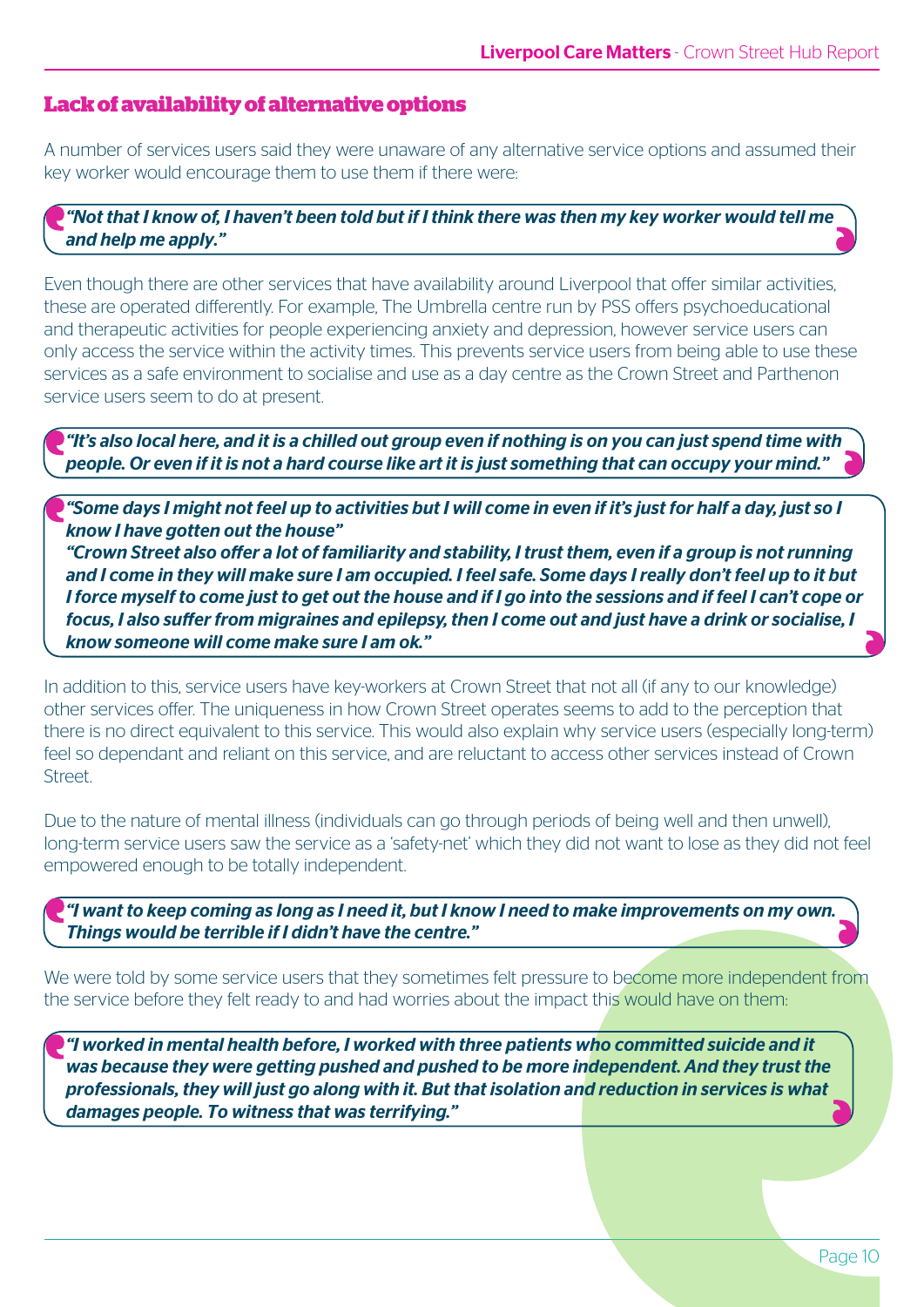Referrers to the service had similar concerns especially with regards to the short-term service users:

*"My only criticism of the service is unfortunately not within their control as far as I am aware. Due to recent structural changes they have had to instate a 12 week time limit to their service. I believe for many of the people I refer it takes a long time for them to establish themselves and grow in confidence and that having a set cut off point can be very limiting. Whilst I am not advocating for an 'unlimited service' I believe that more flexibility would be in service users' interests." (Referrer 1)*

 *"12 to 16 weeks is perhaps too short for people to build their confidence and become integrated back into society but I have heard of service users benefiting greatly even in that time frame in terms of confidence and social integration. 6 months would be the ideal length of time people could be allowed to stay and then be referred to other services like Umbrella service." (Referrer 2)* 

Some service users said they had tried to access different services (e.g. The Life Rooms) but weren't able to get a space on courses and activities as these were already oversubscribed:

*"I get all I need here. My Psychiatrist suggested the Life Rooms, but it never took off because they are always fully booked."*

*"I tried to join Life Rooms but all of their courses are always fully booked, this was in January".*

#### **Funding cuts (to other services and benefits) and costs**

Many service users we spoke to told us that they don't feel other services are available to help them as many have been closed due to a lack of funding:

*"In some cases, psychiatric services have been stopped. So now this is essential for us."*

*"Nearly everyone is having their psychiatrist taken off them. If you go to your GP they say "we don't know about mental health." There's a gap in services. "* 

*"You see a psychiatrist once every 6 months, a social worker once every few months. You're lucky if you have a CPN. So here, we have support 2-3 days a week. It's so much better."*

*"Most of the other services have now closed or have had cuts in their services."*

*"I used to be in supported accommodation. The year before last, the money was taken away for that. You get less and less support. If they take this away as well, what have we got?"* 

These issues around costs were echoed by referrers:

*"I have used other agencies and referred on from Crown Street to other agencies but there have been so many cuts that Crown Street is now invaluable to us." (Referrer 2)*

 *"Due to the cuts the fact that it is easy to access makes it even more of a value to the community." (Referrer 2)*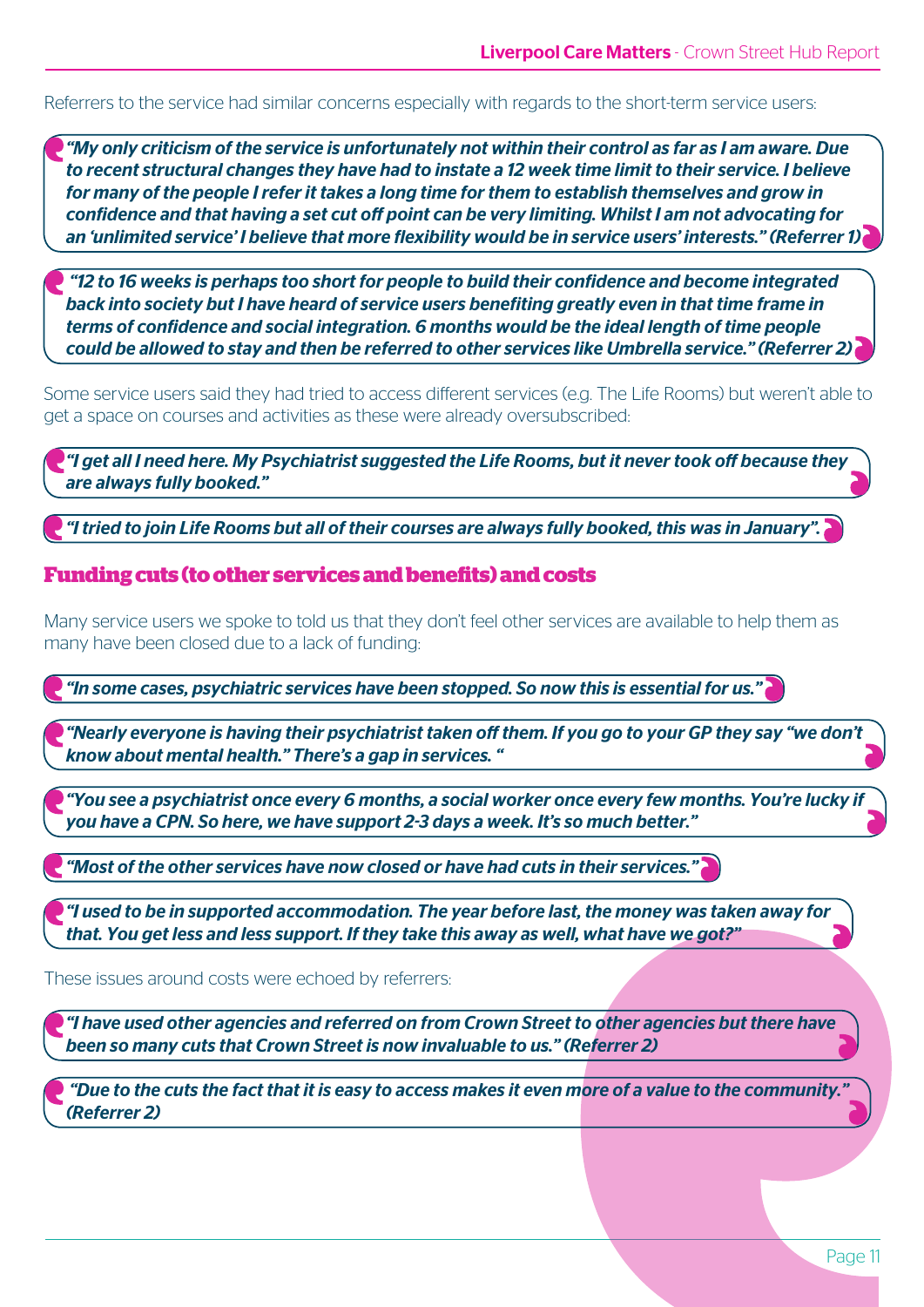Some service users said that the possible cost of going to a different service is off-putting:

*"I have to pay to come here for 3 days a week so I couldn't afford to pay to go to another service. I have got no money at the end of the week if I also have to pay for transport and food. So I would consider somewhere else if I didn't have to pay, but I think my key worker would have told me if there was somewhere."*

### **Barriers to using Crown Street more**

While speaking to service users at Crown Street and Parthenon, a number of people said that they would like to use the services more but recent changes have meant they can only access activities on fewer days.

*"When I first came here, I came five days a week. Then the changes started and my days were reduced. Then it was down to one day a week. When I don't come here I'm isolated at home. I couldn't learn to trust people again at a new place, not a second time."*

When asked how the service could be improved, a number of long-term service users at Crown Street and Parthenon said that they thought the service should be available to them on more days:

*"We should be able to come in on weekends, and for more days."* 

*"There should be weekend opening times."*

*"I would like more days for the centre to be open."* 

Many short-term services users at Crown Street also said that they would like to be able to use the service on more days:

*"Can I come in on more days and do groups and talk to my keyworker"* 

*"I want to come to Crown Street on a night and at weekends"*

*"I want to come in on more days, from 2 to 3 maybe."*

Some service users at both Crown Street and Parthenon told us that cost to use the services prevents them from attending the centres more often:

*"I can't afford to come any more days…"*

*"A lot of people don't come here more often because they can't afford it or they don't want to pay for it. It's a protest (at having to pay.) That's why they don't come."*

 *"The charges should be cheaper because then I might be able to afford to come more than one day a week, as I also pay £40 a week for a carer"*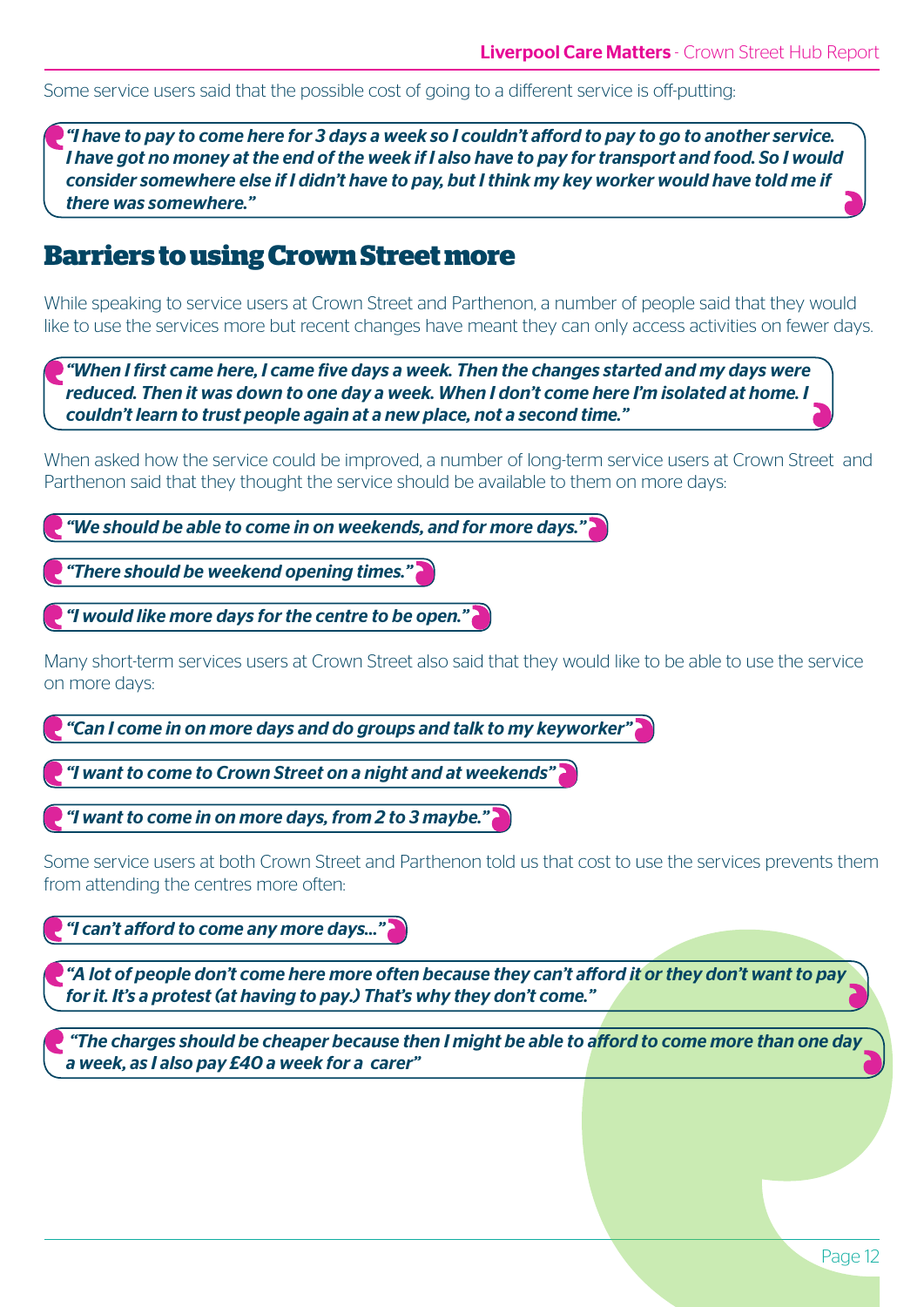### **Summary**

In summary, we asked service users what made them keep coming back to Crown Street Hub and whether they used other services and if not why not. People spoke about a variety of different reasons for these and it was apparent that the following all contributed to their reliance on the service: the nature of their mental health issues or conditions (needing familiarity of setting and people) ; not having many friendships outside of the service; the uniqueness of how the service is run (being able to access the centre even if they are not attending an activity); the facilities and grounds (relating to Crown Street); and funding cuts to the social care system and lack of what they saw as good alternative services.

# **Key learning points**

- The relationships among service users and between service users and staff play an important role in the wellbeing of people who attend Crown Street and Parthenon. Service users feel there would be a hugely detrimental impact on their lives if these were lost by going to a different service.
- The familiarity of the services provides a sense of comfort to service users. Many service users feel that a change to a new environment and new people (service users and staff) would be overwhelming.
- Attendees reported that the locations were convenient. Some are worried about the possible financial cost of attending a different service.
- Some service users aren't aware of what other services are available to them, and in some cases these are already oversubscribed. Some services have closed as a result of cuts meaning that fewer alternative options are available.
- Most mental health support services that remain are activity focused whereas Crown Street service users are used to being able to drop in on their days even if they are not attending a specific activity. The uniqueness in the way the service is run means that there are few, if any, services that would provide the service users with the support they feel they get from Crown Street Hub. This explains perhaps why service users (especially the long-term service users) reported being socially isolated outside of Crown Street Hub and being reliant on the service.

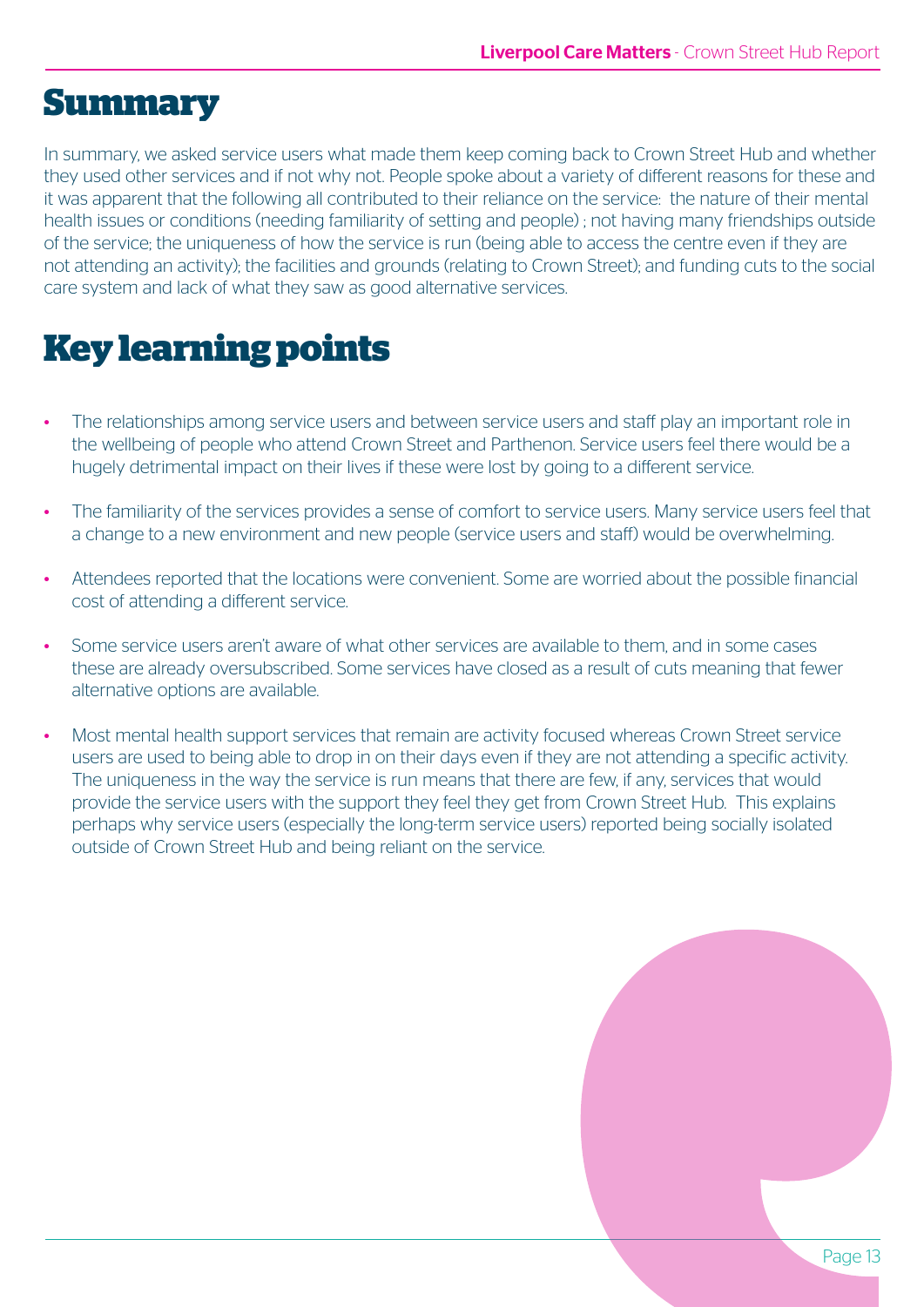# **About Healthwatch Liverpool**

**Healthwatch Liverpool is the independent champion for people who use health and social care services in Liverpool. We're here to make sure that those running services put people at the heart of care.**

**One of our main purposes is to understand the needs, experiences and concerns of people who use health and social care services and to speak out on their behalf.**

**As part of a national network made up of local Healthwatch organisations in every local authority area of England and Healthwatch England , the national body, our work contributes to a nationwide perspective of health and social care services.**

**At Healthwatch Liverpool we also provide a dedicated information and signposting service which helps to put people in touch with services and activities that can help maintain and improve their health and wellbeing.**

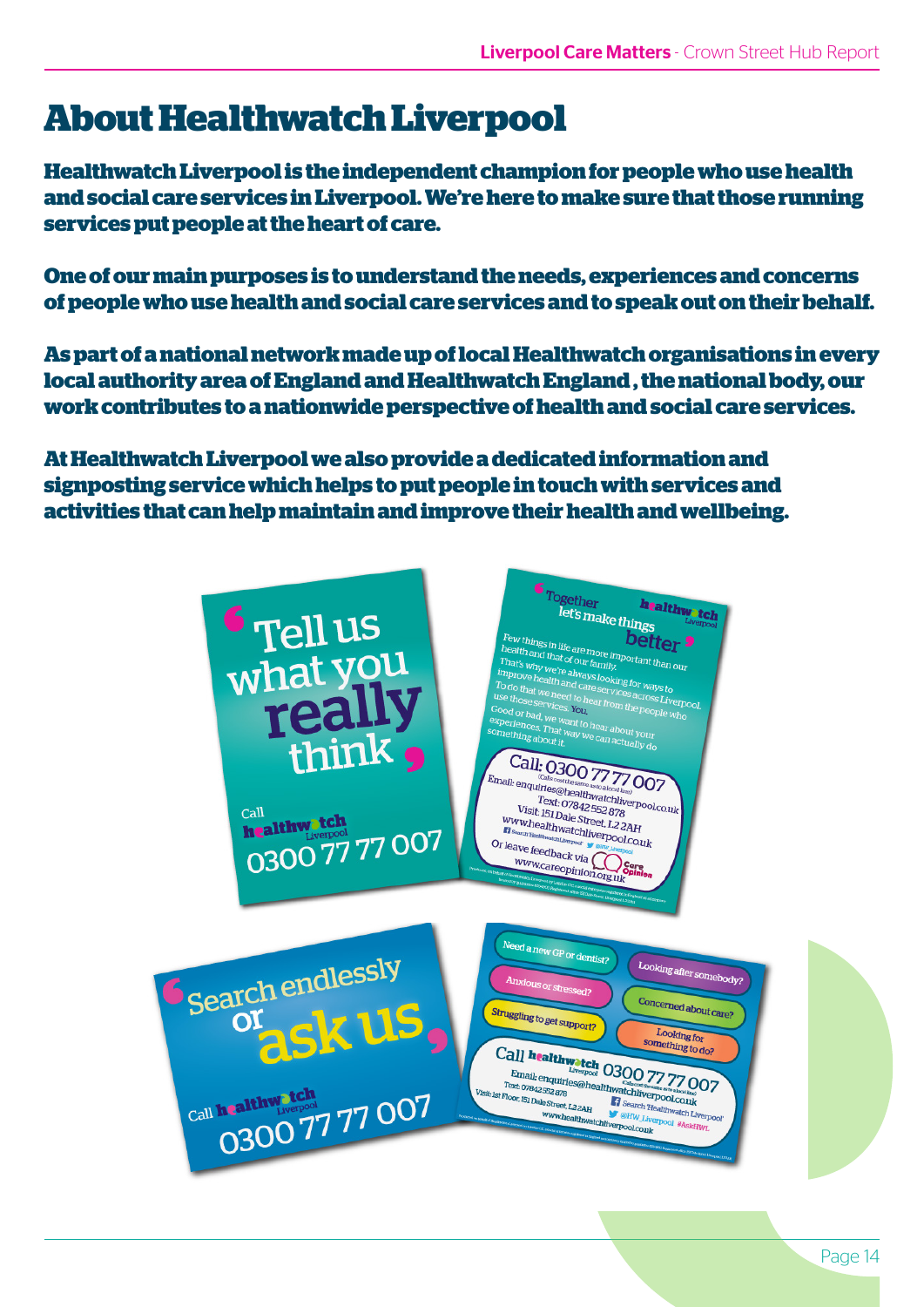# **Appendix A - Questions used in 1-1 interviews and focus group**

- 1. How long have you been coming to Crown Street?
- 2. What do you most value about coming here?
- 3. What is it that keeps you coming back?
- 4. What difference has Crown Street made to your life? How has that changed over time? Are there times when you when need it more than others?
- 5. Is there anything that could be improved about the service?
- 6. Are there any differences between Crown Street and other services you are currently using or have used in the past?
- 7. Have any other services been offered to you / has anyone told you of other services?
- 8. What keeps you coming to THIS service rather than other services?

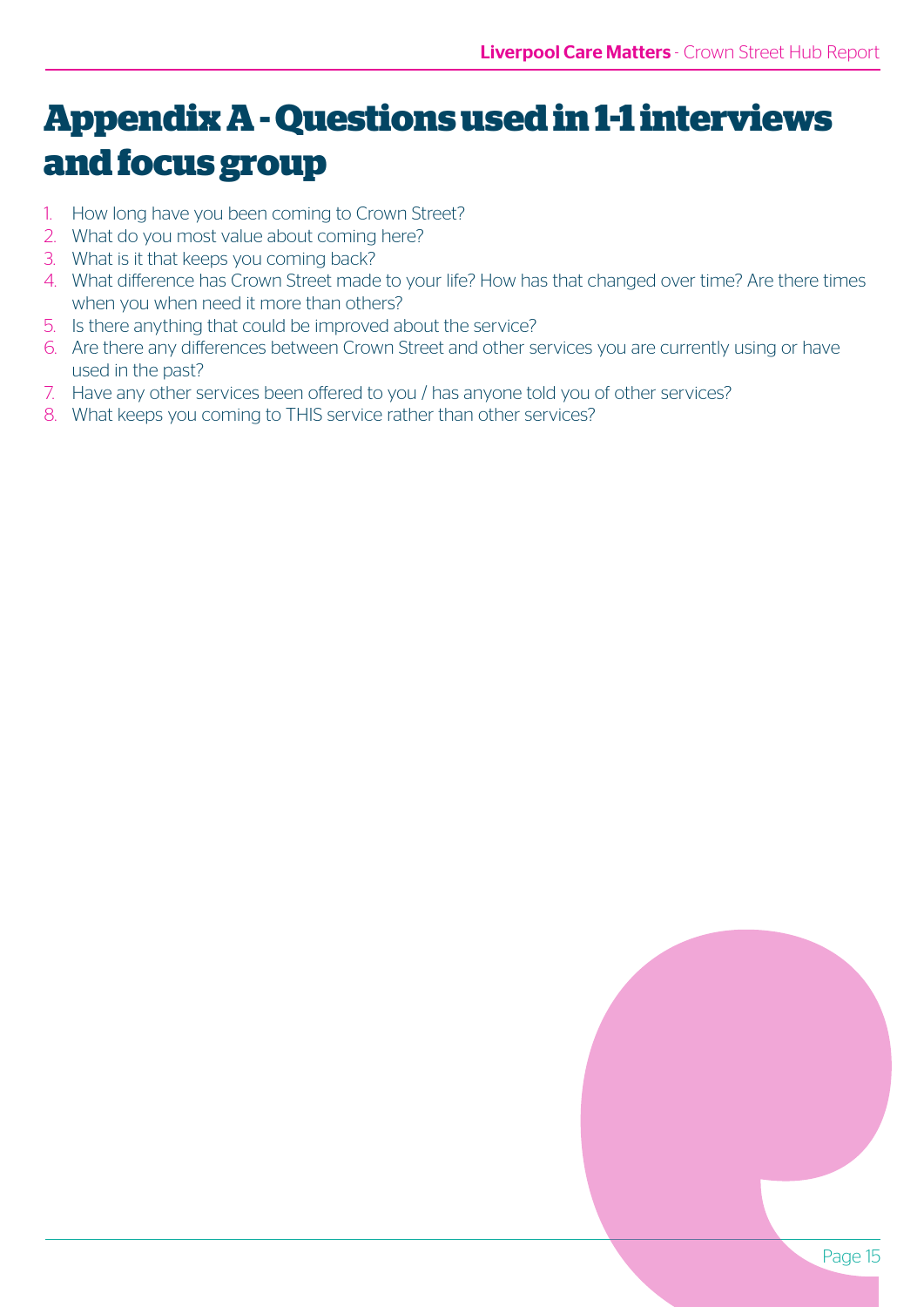### **Appendix B - Survey for service users at Crown Street**



### **Tell us what you think about Crown Street**

Healthwatch Liverpool is an independent organisation, outside the council and the NHS. Our role includes finding out what people think about health and care services and helping people to know and understand their options.

People find it easy to tell us what they think about health services but we want to make it easier for people to tell us what they think about social care services. We are starting a new project called Liverpool Care Matters to do this. As part of Liverpool Care Matters we have been asked by the council to speak to people who use Crown Street or know it well. We want to get a better idea about what it feels like to use Crown Street and what part it plays in your life and wellbeing. We would also be interested in hearing about other activities or services that you access to help keep you well.

We'll pull together what people tell us but we won't name or identify any individuals. We want you to be able to talk to us openly and honestly. We have already spoken to a few of you, however we would like to get feedback from as many people as possible. This is why we are asking you to fill in these surveys. If you prefer, you could talk to us by phone or arrange to visit our office in the city centre.

The council are looking at all the mental health services they provide or fund to see how they should best be provided in future. What you tell us will give them a better understanding about Crown Street's role in mental health services in Liverpool







Katie Montague **Collette Venturas** 

*Please turn over to take the survey and place it in the Healthwatch Liverpool* 

Page 1

Page 3

7. Is there anything that could be improved about the service?

8. Are there any differences between Crown Street and other services you are currently using or have used in the past?

9. Have any other services been offered to you / has anyone told you of other services?

10. What keeps you coming to Crown Street rather than other services?



6. What difference has Crown Street made to your life? How has that changed over time? Are there times when you when need it more than others?



Page 2

#### Is there anything else you'd like to tell us?

Feel free to use this box to continue any answers to questions 1-10 or if you want to tell us anything about your experience at Crown Street that isn't covered by our questions.

| Thank you for taking part in this survey!                                   |
|-----------------------------------------------------------------------------|
| Please place it in the Healthwatch Liverpool suggestion box at reception or |
| return using the FREEPOST envelope enclosed                                 |

Page 4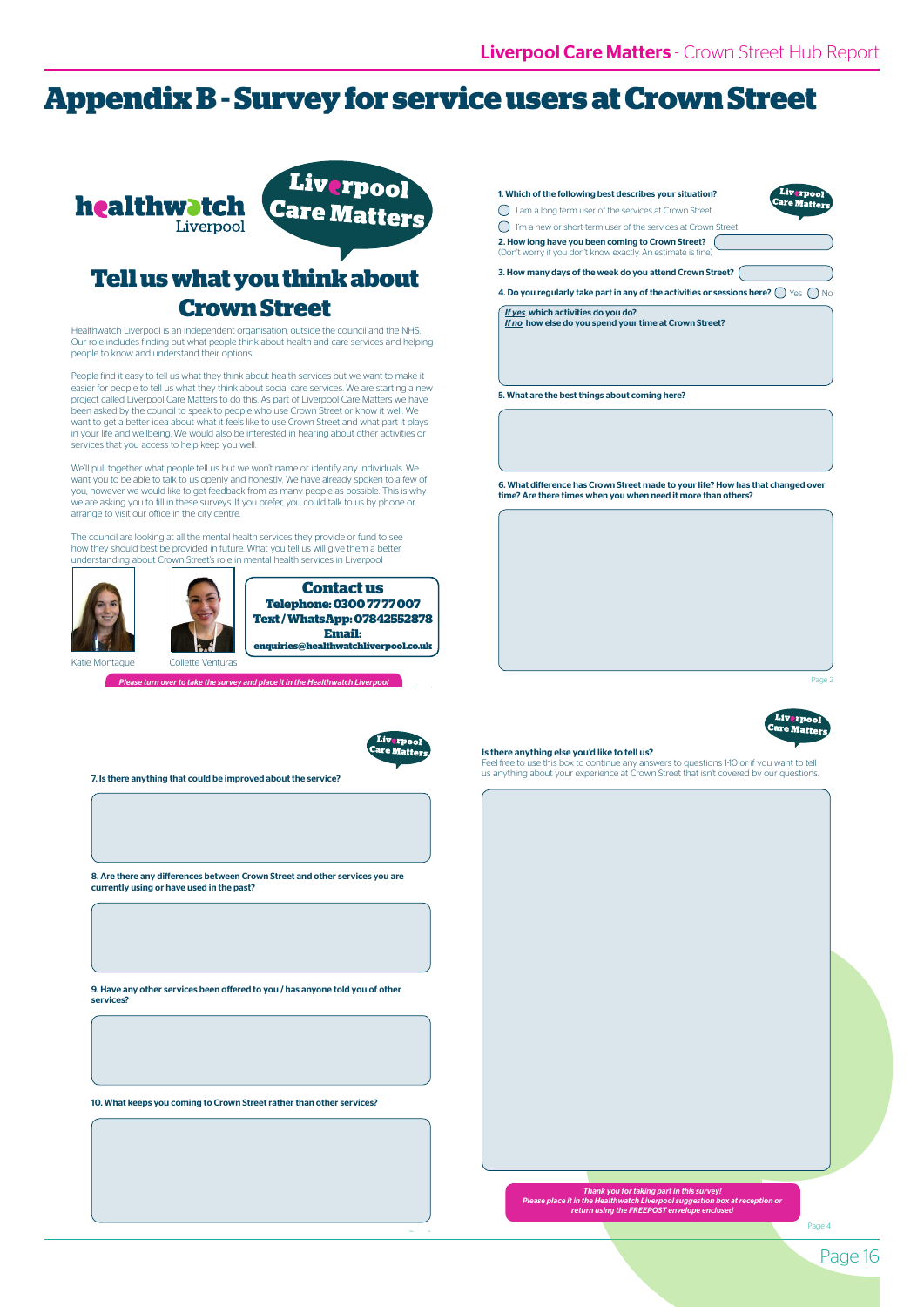### **Appendix C - Survey for service users at Parthenon**





#### **Tell us what you think about Parthenon**

Healthwatch Liverpool is an independent organisation, outside the council and the NHS. Our role includes finding out what people think about health and care services and helping people to know and understand their options.

People find it easy to tell us what they think about health services but we want to make it easier for people to tell us what they think about social care services. We are starting a new project called Liverpool Care Matters to do this. As part of Liverpool Care Matters we have been asked by the council to speak to people who use Parthenon or know it well. We want to get a better idea about what it feels like to use Parthenon and what part it plays in your life and wellbeing. We would also be interested in hearing about other activities or services that you access to help keep you well.

We'll pull together what people tell us but we won't name or identify any individuals. We want you to be able to talk to us openly and honestly. We have already spoken to a few of you, however we would like to get feedback from as many people as possible. This is why we are asking you to fill in these surveys. If you prefer, you could talk to us by phone or arrange to visit our office in the city centre.

The council are looking at all the mental health services they provide or fund to see how they should best be provided in future. What you tell us will give them a better understanding about Parthenon's role in mental health services in Liverpool.









Page 3

6. Is there anything that could be improved about the service?

7. Are there any differences between Parthenon and other services you are currently using or have used in the past?

8. Have any other services been offered to you / has anyone told you of other services?

9. What keeps you coming to Parthenon rather than other services?



4. What are the best things about coming here?

Is there anything else you'd like to tell us?

5. What difference has Parthenon made to your life? How has that changed over time? Are there times when you when need it more than others?

Feel free to use this box to continue any answers to questions 1-10 or if you want to tell us anything about your experience at Parthenon that isn't covered by our questions.

*Thank you for taking part in this survey! Please return using the FREEPOST envelope enclosed*

Page 4

Page 2

*iverpool* 

are Matter